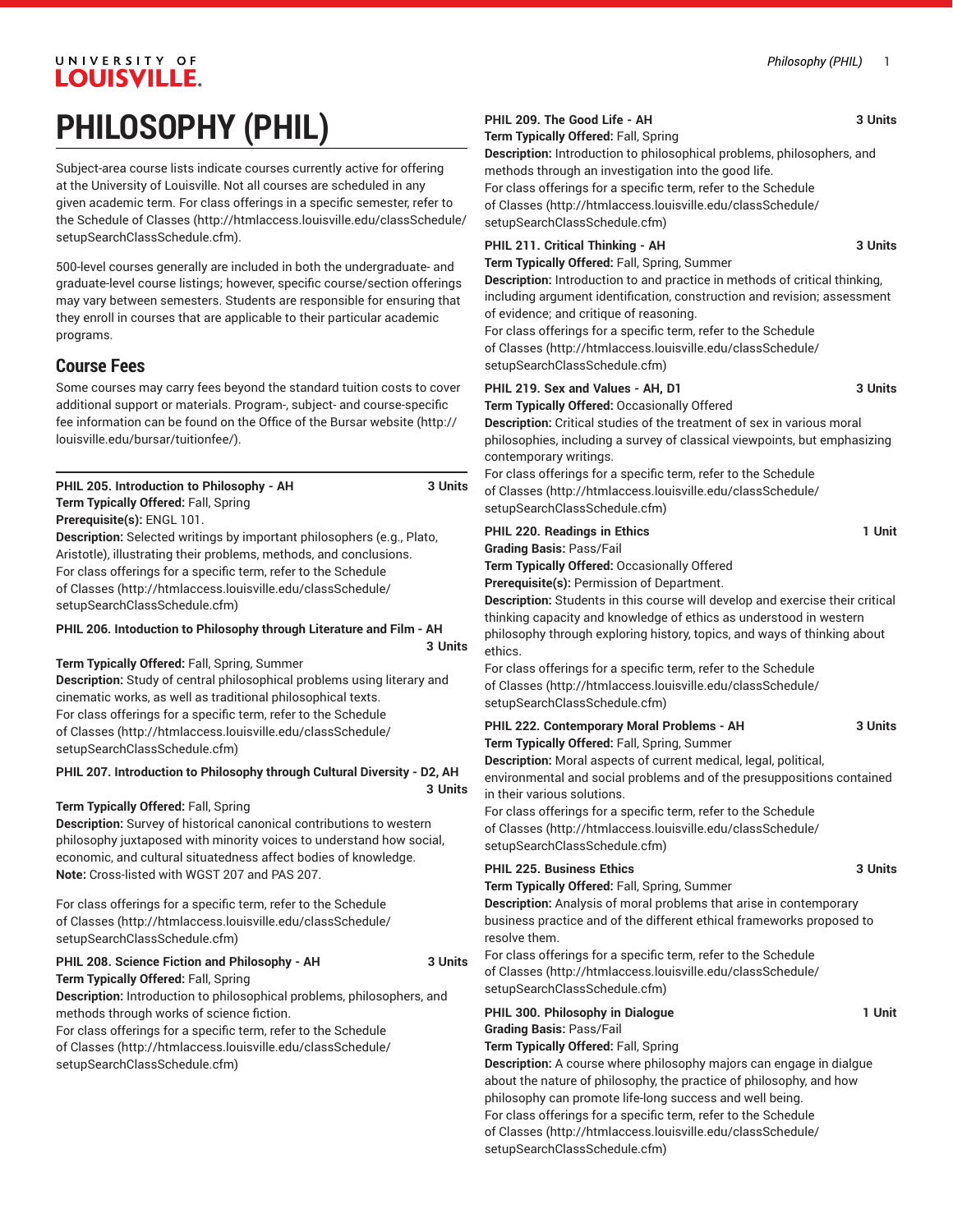# UNIVERSITY OF **I QHISVILLI**

**Term Typically Offered:** Spring Only

[setupSearchClassSchedule.cfm\)](http://htmlaccess.louisville.edu/classSchedule/setupSearchClassSchedule.cfm)

century.

**Description:** Major developments in European philosophy in the twentieth

For class offerings for a specific term, refer to the [Schedule](http://htmlaccess.louisville.edu/classSchedule/setupSearchClassSchedule.cfm) [of Classes \(http://htmlaccess.louisville.edu/classSchedule/](http://htmlaccess.louisville.edu/classSchedule/setupSearchClassSchedule.cfm)

| ----------                                                                                                                                                                                                                                                                                                                                                                                                                                                                                                                                                                                                                                                                                                                                                                                                                                                                    |                    |                                                                                                                                                                                                                                                                                                                                                                                      |
|-------------------------------------------------------------------------------------------------------------------------------------------------------------------------------------------------------------------------------------------------------------------------------------------------------------------------------------------------------------------------------------------------------------------------------------------------------------------------------------------------------------------------------------------------------------------------------------------------------------------------------------------------------------------------------------------------------------------------------------------------------------------------------------------------------------------------------------------------------------------------------|--------------------|--------------------------------------------------------------------------------------------------------------------------------------------------------------------------------------------------------------------------------------------------------------------------------------------------------------------------------------------------------------------------------------|
| PHIL 301. Ancient Philosophy<br>Term Typically Offered: Fall Only<br>Description: Greek and Roman philosophy from the pre-Socratics through<br>the neo-Platonists.<br>For class offerings for a specific term, refer to the Schedule<br>of Classes (http://htmlaccess.louisville.edu/classSchedule/<br>setupSearchClassSchedule.cfm)<br>PHIL 302. Medieval Philosophy                                                                                                                                                                                                                                                                                                                                                                                                                                                                                                         | 3 Units<br>3 Units | PHIL 308. Social and Political Philosophy<br>Term Typically Offered: Occasionally Offered<br>Description: Classical and contemporary phil<br>state, individual in society, and social change<br>such concepts as justice, revolution, freedom<br>For class offerings for a specific term, refer to<br>of Classes (http://htmlaccess.louisville.edu/<br>setupSearchClassSchedule.cfm) |
| Term Typically Offered: Spring Only<br>Description: European philosophy from Augustine to the Renaissance.<br>For class offerings for a specific term, refer to the Schedule<br>of Classes (http://htmlaccess.louisville.edu/classSchedule/<br>setupSearchClassSchedule.cfm)<br>PHIL 303. Modern Philosophy<br>Term Typically Offered: Spring Only                                                                                                                                                                                                                                                                                                                                                                                                                                                                                                                            | 3 Units            | PHIL 311. Introduction to Logic<br>Term Typically Offered: Fall, Spring, Summer<br>Description: Introduction to formal and inforr<br>analysis, with emphasis on applications to or<br>For class offerings for a specific term, refer to<br>of Classes (http://htmlaccess.louisville.edu/<br>setupSearchClassSchedule.cfm)                                                            |
| Description: European philosophy from the Renaissance through Kant.<br>For class offerings for a specific term, refer to the Schedule<br>of Classes (http://htmlaccess.louisville.edu/classSchedule/<br>setupSearchClassSchedule.cfm)                                                                                                                                                                                                                                                                                                                                                                                                                                                                                                                                                                                                                                         |                    | PHIL 315. Asian Philosophy - AH, D2<br>Term Typically Offered: Occasionally Offered<br>Description: This course explores a variety of<br>as discussed in work by Indian, Chinese, and                                                                                                                                                                                                |
| PHIL 304. Philosophy and the Americas<br>3 Units<br>Term Typically Offered: Fall Only<br>Description: This course surveys traditions of philosophical thought<br>developed in North America and Latin America, from early Maya and<br>Aztec civilizations to the present. It explores modes of thinking and ways<br>of doing philosophy that are responsive to the unique problems of origins,<br>migration, colonization, democracy, and race in the Americas. Many<br>of these actively reject distinctions between academic writing, poetry,<br>and activism. In particular, the course focuses on traditions of engaged<br>philosophy that seek to develop new epistemological, moral, political, and<br>aesthetic theories that capture the challenges and particularities of life in<br>the Americas.<br>For class offerings for a specific term, refer to the Schedule |                    | well as their commentators), including: What<br>things, and what is the self?; How do we know<br>right, and what is wrong?; What is human nat<br>How should we live, especially in light of hum<br>For class offerings for a specific term, refer to<br>of Classes (http://htmlaccess.louisville.edu/<br>setupSearchClassSchedule.cfm)                                               |
|                                                                                                                                                                                                                                                                                                                                                                                                                                                                                                                                                                                                                                                                                                                                                                                                                                                                               |                    | PHIL 318. Philosophy and Feminism - AH, D<br>Term Typically Offered: Fall Only<br>Description: An examination of philosophical<br>including classical, but emphasizing contem<br>Note: Cross-listed with WGST 360.                                                                                                                                                                   |
| of Classes (http://htmlaccess.louisville.edu/classSchedule/<br>setupSearchClassSchedule.cfm)<br>PHIL 305. Selected Topics                                                                                                                                                                                                                                                                                                                                                                                                                                                                                                                                                                                                                                                                                                                                                     | 3 Units            | For class offerings for a specific term, refer to<br>of Classes (http://htmlaccess.louisville.edu/<br>setupSearchClassSchedule.cfm)                                                                                                                                                                                                                                                  |
| Term Typically Offered: Fall Only<br>Prerequisite(s): Junior standing or faculty consent; other prerequisites<br>determined by the instructor, depending on topic.<br>Description: Examination of a selected topic in Philosophy.<br>For class offerings for a specific term, refer to the Schedule<br>of Classes (http://htmlaccess.louisville.edu/classSchedule/<br>setupSearchClassSchedule.cfm)                                                                                                                                                                                                                                                                                                                                                                                                                                                                           |                    | PHIL 319. Philosophy of Race and Racism -<br>Term Typically Offered: Spring, Summer<br>Description: A critical examination of philoso<br>interdisciplinary inquires into race and racisn<br>For class offerings for a specific term, refer to<br>of Classes (http://htmlaccess.louisville.edu/<br>setupSearchClassSchedule.cfm)                                                      |
| PHIL 306. Nineteenth-Century Philosophy<br>Term Typically Offered: Fall Only<br>Description: Major developments in European philosophy in the<br>nineteenth century.<br>For class offerings for a specific term, refer to the Schedule<br>of Classes (http://htmlaccess.louisville.edu/classSchedule/<br>setupSearchClassSchedule.cfm)                                                                                                                                                                                                                                                                                                                                                                                                                                                                                                                                        | 3 Units            | PHIL 320. Death<br>Description: Critical studies of the treatment<br>philosophies, including a survey of classical<br>contemporary writings.<br>For class offerings for a specific term, refer to<br>of Classes (http://htmlaccess.louisville.edu/<br>setupSearchClassSchedule.cfm)                                                                                                  |
| PHIL 307. Twentieth-Century Philosophy                                                                                                                                                                                                                                                                                                                                                                                                                                                                                                                                                                                                                                                                                                                                                                                                                                        | 3 Units            | PHIL 321. Ethics                                                                                                                                                                                                                                                                                                                                                                     |

#### **Description:** Classical and contemporary philosophies of society and the te, individual in society, and social change. Philosophical analysis of h concepts as justice, revolution, freedom, and duty.

class offerings for a specific term, refer to the [Schedule](http://htmlaccess.louisville.edu/classSchedule/setupSearchClassSchedule.cfm) lasses ([http://htmlaccess.louisville.edu/classSchedule/](http://htmlaccess.louisville.edu/classSchedule/setupSearchClassSchedule.cfm) upSearchClassSchedule.cfm)

#### **PHIL 311. Introduction to Logic 4 Contract 3 Units**

**Description:** Introduction to formal and informal techniques of argument lysis, with emphasis on applications to ordinary language. class offerings for a specific term, refer to the [Schedule](http://htmlaccess.louisville.edu/classSchedule/setupSearchClassSchedule.cfm) Classes ([http://htmlaccess.louisville.edu/classSchedule/](http://htmlaccess.louisville.edu/classSchedule/setupSearchClassSchedule.cfm) upSearchClassSchedule.cfm)

#### **Philosophy - AH, D2** 3 Units

**Cription:** This course explores a variety of philosophical questions discussed in work by Indian, Chinese, and Japanese philosophers (as as their commentators), including: What is real, what is the nature of igs, and what is the self?; How do we know what we know?; What is it, and what is wrong?; What is human nature like, and how fixed is it?; w should we live, especially in light of human morality? class offerings for a specific term, refer to the [Schedule](http://htmlaccess.louisville.edu/classSchedule/setupSearchClassSchedule.cfm) lasses ([http://htmlaccess.louisville.edu/classSchedule/](http://htmlaccess.louisville.edu/classSchedule/setupSearchClassSchedule.cfm) upSearchClassSchedule.cfm)

#### **PHIL 318. Philosophy and Feminism - AH, D1 3 Units Term Typically Offered:** Fall Only

**Description:** An examination of philosophical issues involved in feminism, luding classical, but emphasizing contemporary discussions. **Note:** Cross-listed with WGST 360.

class offerings for a specific term, refer to the [Schedule](http://htmlaccess.louisville.edu/classSchedule/setupSearchClassSchedule.cfm) lasses ([http://htmlaccess.louisville.edu/classSchedule/](http://htmlaccess.louisville.edu/classSchedule/setupSearchClassSchedule.cfm) upSearchClassSchedule.cfm)

| PHIL 319. Philosophy of Race and Racism - D1, AH                                                                                                                                                                                                                                              | 3 Units |
|-----------------------------------------------------------------------------------------------------------------------------------------------------------------------------------------------------------------------------------------------------------------------------------------------|---------|
| Term Typically Offered: Spring, Summer                                                                                                                                                                                                                                                        |         |
| Description: A critical examination of philosophical issues involved in<br>interdisciplinary inquires into race and racism.<br>For class offerings for a specific term, refer to the Schedule<br>of Classes (http://htmlaccess.louisville.edu/classSchedule/<br>setupSearchClassSchedule.cfm) |         |
| PHIL 320. Death                                                                                                                                                                                                                                                                               | 3 Units |
| <b>Description:</b> Critical studies of the treatment of death in major                                                                                                                                                                                                                       |         |
| philosophies, including a survey of classical viewpoints, but emphasizing<br>contemporary writings.<br>For class offerings for a specific term, refer to the Schedule                                                                                                                         |         |
| of Classes (http://htmlaccess.louisville.edu/classSchedule/<br>setupSearchClassSchedule.cfm)                                                                                                                                                                                                  |         |
| PHIL 321. Ethics                                                                                                                                                                                                                                                                              | 3 Units |
| Term Typically Offered: Fall, Spring, Summer                                                                                                                                                                                                                                                  |         |
| <b>Description:</b> Main theoretical frameworks for systematically addressing<br>questions about moral obligation and the good life. Additional topics may                                                                                                                                    |         |
| include responsibility, virtue, justice, law and morality, relativism, evil, and<br>reasons to be moral.                                                                                                                                                                                      |         |
| For class offerings for a specific term, refer to the Schedule                                                                                                                                                                                                                                |         |
| of Classes (http://htmlaccess.louisville.edu/classSchedule/                                                                                                                                                                                                                                   |         |

[setupSearchClassSchedule.cfm\)](http://htmlaccess.louisville.edu/classSchedule/setupSearchClassSchedule.cfm)

**PHIL 308. Social and Political Philosophy 3 Units**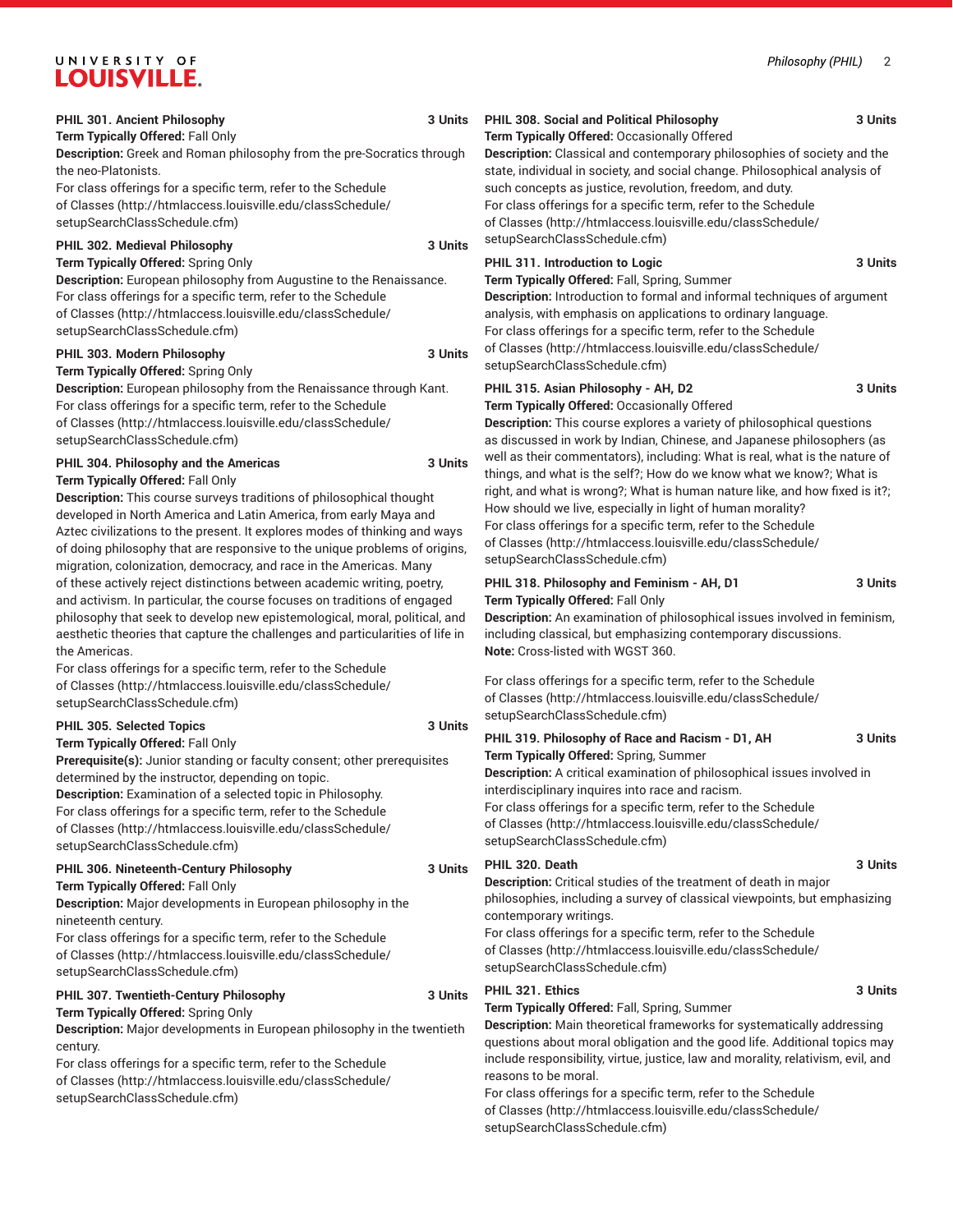# UNIVERSITY OF LOUISVILLE.

[setupSearchClassSchedule.cfm\)](http://htmlaccess.louisville.edu/classSchedule/setupSearchClassSchedule.cfm)

| <b>PHIL 323. Medical Ethics</b><br>3 Units<br>Term Typically Offered: Fall, Spring, Summer<br>Description: Analysis of codes of ethics and concepts of ethical practice<br>in the profession of medicine; historical developments, contemporary<br>problems, and case studies.<br>For class offerings for a specific term, refer to the Schedule<br>of Classes (http://htmlaccess.louisville.edu/classSchedule/<br>setupSearchClassSchedule.cfm)<br>PHIL 325. Feminist Medical Ethics<br>3 Units<br>Term Typically Offered: Fall, Spring<br>Description: Analysis of codes of ethics and concepts of ethical practice | 3 Units<br>PHIL 356. Knowledge & Reality - WR<br>Term Typically Offered: Fall, Spring<br>Prerequisite(s): Two courses in philosophy or faculty consent.<br>Description: Study of such fundamental concepts as truth, knowledge,<br>being, essence, existence, substance, process, change, space, time,<br>eternity, matter, mind, self, value, and cause.<br>Note: Approved for the Arts and Sciences upper-level requirement in<br>written communication (WR).<br>For class offerings for a specific term, refer to the Schedule<br>of Classes (http://htmlaccess.louisville.edu/classSchedule/<br>setupSearchClassSchedule.cfm) |
|-----------------------------------------------------------------------------------------------------------------------------------------------------------------------------------------------------------------------------------------------------------------------------------------------------------------------------------------------------------------------------------------------------------------------------------------------------------------------------------------------------------------------------------------------------------------------------------------------------------------------|-----------------------------------------------------------------------------------------------------------------------------------------------------------------------------------------------------------------------------------------------------------------------------------------------------------------------------------------------------------------------------------------------------------------------------------------------------------------------------------------------------------------------------------------------------------------------------------------------------------------------------------|
| in the profession of medicine through a feminist framework; historical<br>developments, contemporary problems, and case studies.<br>For class offerings for a specific term, refer to the Schedule<br>of Classes (http://htmlaccess.louisville.edu/classSchedule/<br>setupSearchClassSchedule.cfm)<br><b>PHIL 328. Environmental Ethics</b><br>3 Units<br>Term Typically Offered: Fall Odd Years<br><b>Description:</b> Examination of the moral status of the natural environment                                                                                                                                    | PHIL 357. Personal Identity and the Self<br>3 Units<br>Term Typically Offered: Occasionally Offered<br>Description: Philosophical analysis of metaphysical, existential, social<br>and postmodern concepts of personal identity, drawing from classical<br>and contemporary sources.<br>For class offerings for a specific term, refer to the Schedule<br>of Classes (http://htmlaccess.louisville.edu/classSchedule/<br>setupSearchClassSchedule.cfm)                                                                                                                                                                            |
| and ethical problems of human/environment interaction.<br>For class offerings for a specific term, refer to the Schedule<br>of Classes (http://htmlaccess.louisville.edu/classSchedule/<br>setupSearchClassSchedule.cfm)<br>PHIL 331. Philosophy of the Arts<br>3 Units<br>Term Typically Offered: Fall, Spring<br><b>Description:</b> The nature of art, appreciation, and criticism, with emphasis<br>on contemporary discussions.                                                                                                                                                                                  | PHIL 358. Mind and Brain<br>3 Units<br>Term Typically Offered: Occasionally Offered<br>Description: Introduction to the philosophy of cognitive science,<br>esp. cognition and intelligence, synthesizing research from cognitive<br>psychology, computer science, linguistics, neuroscience and<br>contemporary philosophy.<br>For class offerings for a specific term, refer to the Schedule<br>of Classes (http://htmlaccess.louisville.edu/classSchedule/                                                                                                                                                                     |
| For class offerings for a specific term, refer to the Schedule<br>of Classes (http://htmlaccess.louisville.edu/classSchedule/<br>setupSearchClassSchedule.cfm)<br>PHIL 341. Philosophy of Language - WR<br>3 Units<br>Term Typically Offered: Fall Only<br>Description: Philosophical problems concerning language, such as<br>meaning, use, reference, private language, and their interrelation.<br>Note: Cross-listed with LING 341.<br>Note: Approved for the Arts and Sciences upper-level requirement in                                                                                                        | setupSearchClassSchedule.cfm)<br>PHIL 360. Humanizing Technology - AH<br>3 Units<br>Term Typically Offered: Fall, Spring<br>Description: This course will explore the philosophical dimensions of<br>technology by analyzing the nature of technology through multiple critical<br>lenses.<br>For class offerings for a specific term, refer to the Schedule<br>of Classes (http://htmlaccess.louisville.edu/classSchedule/                                                                                                                                                                                                       |
| written communication (WR).<br>For class offerings for a specific term, refer to the Schedule<br>of Classes (http://htmlaccess.louisville.edu/classSchedule/<br>setupSearchClassSchedule.cfm)<br>PHIL 345. Philosophy of Religion<br>3 Units<br>Term Typically Offered: Fall, Spring<br>Description: Problems concerning religious knowledge, the existence and                                                                                                                                                                                                                                                       | setupSearchClassSchedule.cfm)<br><b>PHIL 385. Introduction to Existentialism</b><br>3 Units<br>Term Typically Offered: Occasionally Offered<br>Description: A broad survey of existential thought as expressed in<br>philosophical and literary sources.<br>For class offerings for a specific term, refer to the Schedule<br>of Classes (http://htmlaccess.louisville.edu/classSchedule/<br>setupSearchClassSchedule.cfm)                                                                                                                                                                                                        |
| nature of God, and human destiny.<br>For class offerings for a specific term, refer to the Schedule<br>of Classes (http://htmlaccess.louisville.edu/classSchedule/<br>setupSearchClassSchedule.cfm)<br>PHIL 350. Philosophy of Law<br>3 Units<br>Term Typically Offered: Occasionally Offered<br>Description: Theory of law and philosophical problems arising from the<br>existence and practice of law as developed in the major philosophical<br>traditions in the West.<br>For class offerings for a specific term, refer to the Schedule<br>of Classes (http://htmlaccess.louisville.edu/classSchedule/          | PHIL 398. Senior Honors Seminar<br>3 Units<br>Prerequisite(s): Junior standing; admission to department Honors<br>Program.<br>Description: Seminar devoted to the intensive investigation of a major<br>substantive or theoretical area within the field of philosophy.<br>For class offerings for a specific term, refer to the Schedule<br>of Classes (http://htmlaccess.louisville.edu/classSchedule/<br>setupSearchClassSchedule.cfm)                                                                                                                                                                                         |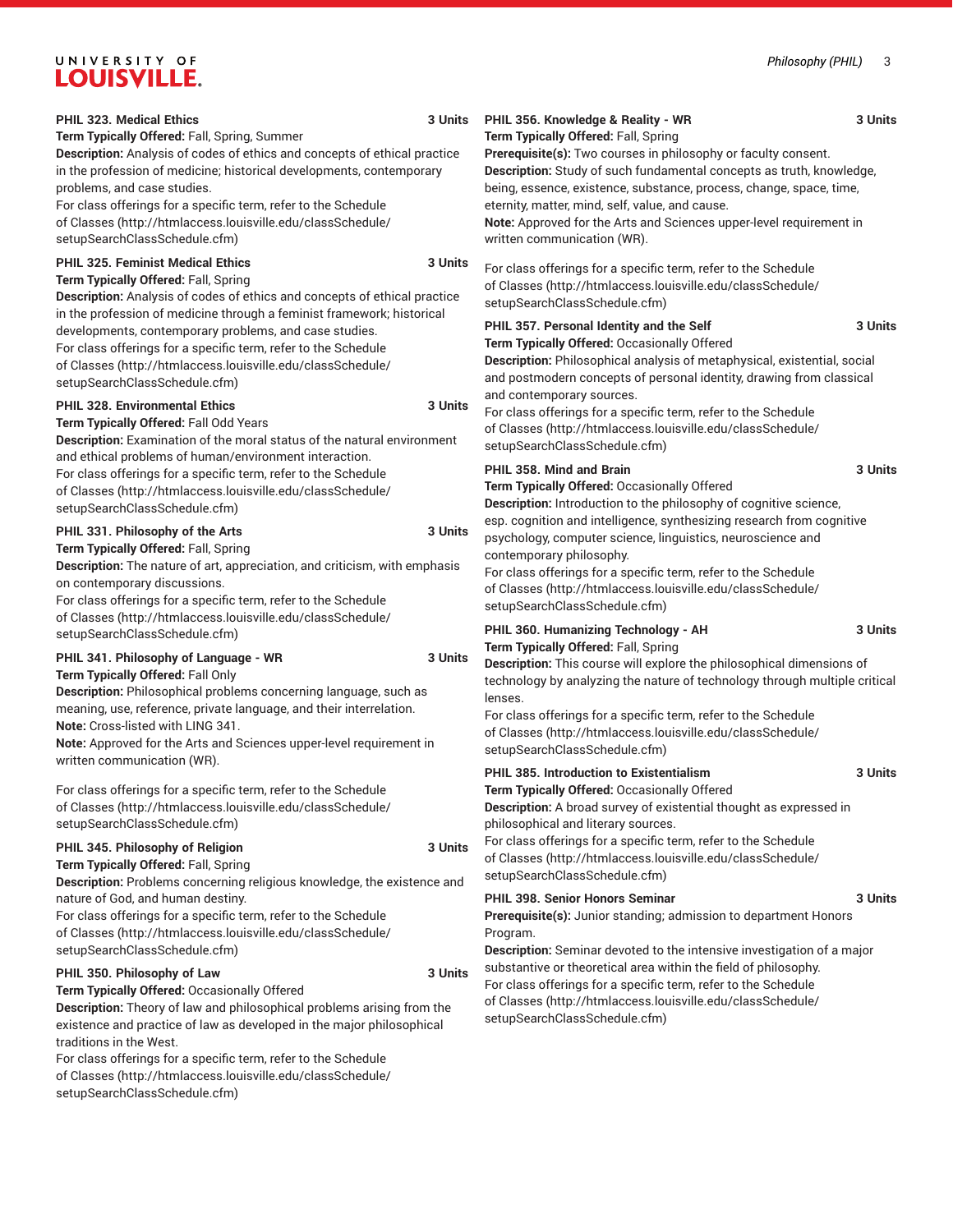# UNIVERSITY OF LOUISVILLE.

| PHIL 399. Senior Honors Seminar - WR<br>Term Typically Offered: Spring, Summer<br>Prerequisite(s): Junior standing; admission to department Honors<br>Program.<br>Description: Seminar devoted to the intensive investigation of a major<br>substantive or theoretical area within the field of philosophy.<br>Note: Approved for the Arts and Sciences upper-level requirement in<br>written communication (WR).<br>For class offerings for a specific term, refer to the Schedule                                                                                                                   | 3 Units   | PHIL 502. Philosophy Capstone Seminar - CUE<br>Term Typically Offered: Occasionally Offered<br>Prerequisite(s): 24 hours of PHIL courses; major in Philosophy.<br>Description: Seminar with variable content consisting in sustained<br>and rigorous primary philosophical study and reflection; required of all<br>philosophy majors as close to graduation as feasible.<br>Course Attribute(s): CUE - This course fulfills the Culminating<br>Undergraduate Experience (CUE) requirement for certain degree<br>programs. CUE courses are advanced-level courses intended for majors<br>with at least 90 earned credits/senior-level status.                                      | 3 Units            |
|-------------------------------------------------------------------------------------------------------------------------------------------------------------------------------------------------------------------------------------------------------------------------------------------------------------------------------------------------------------------------------------------------------------------------------------------------------------------------------------------------------------------------------------------------------------------------------------------------------|-----------|------------------------------------------------------------------------------------------------------------------------------------------------------------------------------------------------------------------------------------------------------------------------------------------------------------------------------------------------------------------------------------------------------------------------------------------------------------------------------------------------------------------------------------------------------------------------------------------------------------------------------------------------------------------------------------|--------------------|
| of Classes (http://htmlaccess.louisville.edu/classSchedule/<br>setupSearchClassSchedule.cfm)<br>PHIL 401. Philosophy Internship<br><b>Grading Basis: Pass/Fail</b>                                                                                                                                                                                                                                                                                                                                                                                                                                    | 3 Units   | For class offerings for a specific term, refer to the Schedule<br>of Classes (http://htmlaccess.louisville.edu/classSchedule/<br>setupSearchClassSchedule.cfm)                                                                                                                                                                                                                                                                                                                                                                                                                                                                                                                     |                    |
| Term Typically Offered: Fall, Spring<br>Description: Application of academic training in an organizational<br>context. Faculty consent required.<br>For class offerings for a specific term, refer to the Schedule<br>of Classes (http://htmlaccess.louisville.edu/classSchedule/<br>setupSearchClassSchedule.cfm)                                                                                                                                                                                                                                                                                    |           | PHIL 505. Selected Topics<br><b>Prerequisite(s):</b> To be determined by instructor, in the light of the topic<br>chosen for that semester.<br>For class offerings for a specific term, refer to the Schedule<br>of Classes (http://htmlaccess.louisville.edu/classSchedule/<br>setupSearchClassSchedule.cfm)                                                                                                                                                                                                                                                                                                                                                                      | 3 Units            |
| PHIL 412. Symbolic Logic<br>Term Typically Offered: Occasionally Offered<br>Description: Semantic and syntactic methods for first-order propositional<br>and predicate logic.<br>For class offerings for a specific term, refer to the Schedule<br>of Classes (http://htmlaccess.louisville.edu/classSchedule/<br>setupSearchClassSchedule.cfm)                                                                                                                                                                                                                                                       | 3 Units   | PHIL 512. Advanced Symbolic Logic<br>Prerequisite(s): PHIL 412 or consent of instructor.<br>Description: Topics in the theory and application of modern logic.<br>For class offerings for a specific term, refer to the Schedule<br>of Classes (http://htmlaccess.louisville.edu/classSchedule/<br>setupSearchClassSchedule.cfm)                                                                                                                                                                                                                                                                                                                                                   | 3 Units            |
| PHIL 499. Senior Honors Thesis - WR<br>Term Typically Offered: Fall, Spring<br>Prerequisite(s): Senior standing; admission to department Honors<br>Program.<br><b>Description:</b> An intensive examination of a topical area in philosophy<br>undertaken with a designated faculty director.<br>Note: Approved for the Arts and Sciences upper-level requirement in<br>written communication (WR).                                                                                                                                                                                                   | 3 Units   | PHIL 516. African-American Philosophy<br>Term Typically Offered: Occasionally Offered<br>Prerequisite(s): PHIL 205 or PHIL 303 or PHIL 304.<br>Description: Analysis of works and theories of major recent and<br>contemporary African-American philosophers within the themes of Pan-<br>African debates.<br>Note: Cross-listed with PAS 516.<br>For class offerings for a specific term, refer to the Schedule<br>of Classes (http://htmlaccess.louisville.edu/classSchedule/                                                                                                                                                                                                    | 3 Units            |
| For class offerings for a specific term, refer to the Schedule<br>of Classes (http://htmlaccess.louisville.edu/classSchedule/<br>setupSearchClassSchedule.cfm)<br>PHIL 501. Independent Study<br>Description: Opportunity for the student, under the supervision of a<br>sponsoring faculty member, to pursue individualized study related<br>to research or practice that is not included in regular courses in the<br>curriculum.<br>For class offerings for a specific term, refer to the Schedule<br>of Classes (http://htmlaccess.louisville.edu/classSchedule/<br>setupSearchClassSchedule.cfm) | 1-3 Units | setupSearchClassSchedule.cfm)<br>PHIL 518. Feminist Philosophical Literature<br>Prerequisite(s): Junior standing.<br>Description: Examination of central works by feminist philosophers in<br>such subdisciplines as ethics, political philosophy, and epistemology.<br>Note: Cross-listed with WGST 560.<br>For class offerings for a specific term, refer to the Schedule<br>of Classes (http://htmlaccess.louisville.edu/classSchedule/<br>setupSearchClassSchedule.cfm)<br>PHIL 519. Topics in Philosophy of Race and Racism<br>Description: Focused examination of philosophical issues involved in<br>interdisciplinary inquires into the nature and functioning of race and | 3 Units<br>3 Units |
|                                                                                                                                                                                                                                                                                                                                                                                                                                                                                                                                                                                                       |           | racism.<br>For class offerings for a specific term, refer to the Schedule<br>of Classes (http://htmlaccess.louisville.edu/classSchedule/<br>setupSearchClassSchedule.cfm)                                                                                                                                                                                                                                                                                                                                                                                                                                                                                                          |                    |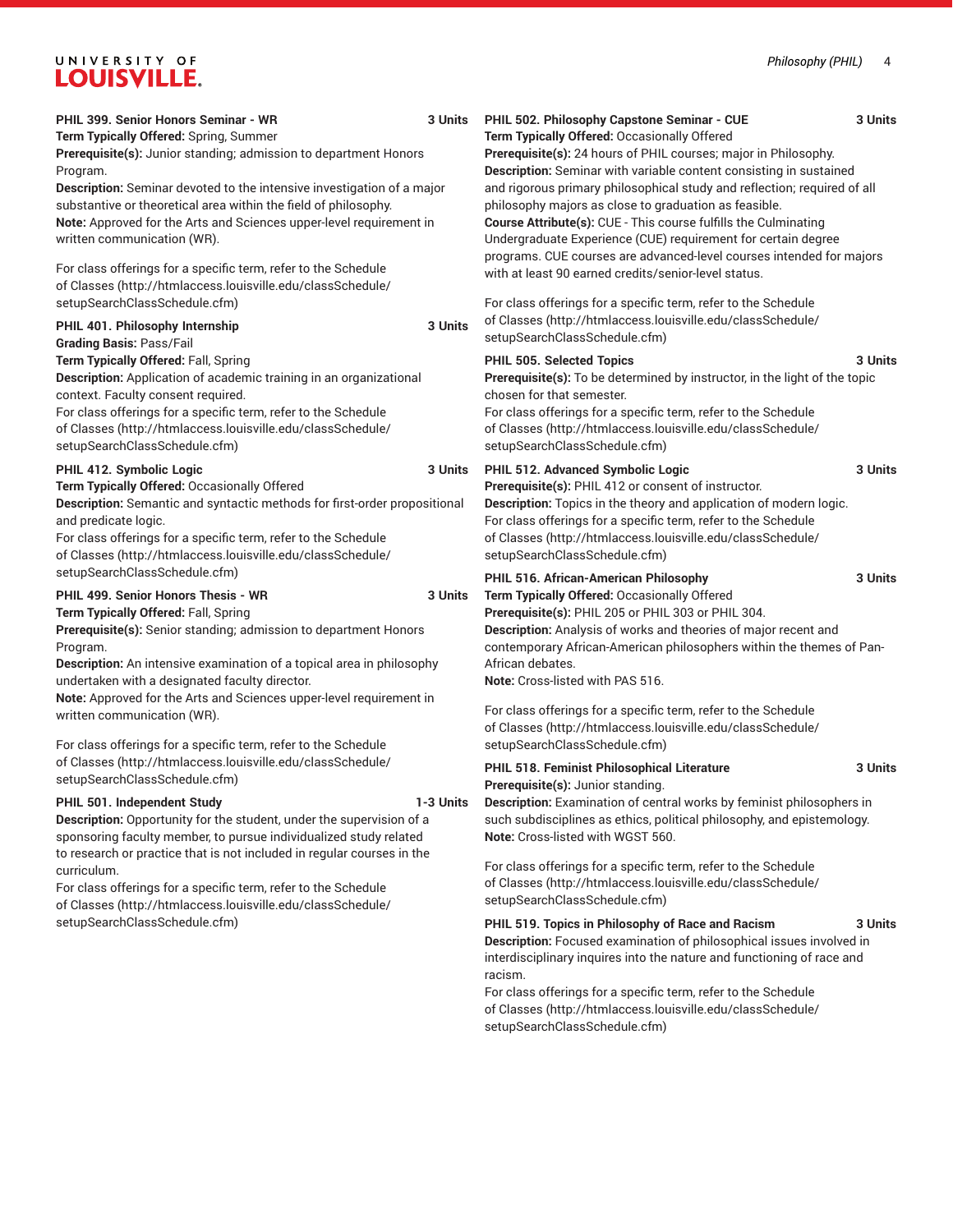# UNIVERSITY OF **LOUISVILLE.**

#### **PHIL 521. Ethical Theory - WR 3 Units**

**Prerequisite(s):** One course in ethics or consent of instructor. **Description:** Recent developments in ethical theory, such as examinations of the status of moral facts; moral realism; impartiality and personal attachments; or moral agency.

**Note:** Approved for the Arts and Sciences upper-level requirement in written communication (WR).

For class offerings for a specific term, refer to the [Schedule](http://htmlaccess.louisville.edu/classSchedule/setupSearchClassSchedule.cfm) [of Classes \(http://htmlaccess.louisville.edu/classSchedule/](http://htmlaccess.louisville.edu/classSchedule/setupSearchClassSchedule.cfm) [setupSearchClassSchedule.cfm\)](http://htmlaccess.louisville.edu/classSchedule/setupSearchClassSchedule.cfm)

#### PHIL 528. Philosophy of Mind 3 Units

**Prerequisite(s):** Two semesters of philosophy or consent of instructor. **Description:** Philosophical analysis of contemporary theories about the mind.

For class offerings for a specific term, refer to the [Schedule](http://htmlaccess.louisville.edu/classSchedule/setupSearchClassSchedule.cfm) [of Classes \(http://htmlaccess.louisville.edu/classSchedule/](http://htmlaccess.louisville.edu/classSchedule/setupSearchClassSchedule.cfm) [setupSearchClassSchedule.cfm\)](http://htmlaccess.louisville.edu/classSchedule/setupSearchClassSchedule.cfm)

#### **PHIL 529. Philosophy of Emotions 3 Units**

**Prerequisite(s):** One course in philosophy or consent of instructor. **Description:** Philosophical studies in the nature, interrelations, and moral and aesthetic value of specific emotions, such as pride, shame, guilt, regret, jealousy, envy, resentment, anger, hate, contempt, love, joy, happiness, contentment.

**Note:** Cross-listed with PHIL 629.

For class offerings for a specific term, refer to the [Schedule](http://htmlaccess.louisville.edu/classSchedule/setupSearchClassSchedule.cfm) [of Classes \(http://htmlaccess.louisville.edu/classSchedule/](http://htmlaccess.louisville.edu/classSchedule/setupSearchClassSchedule.cfm) [setupSearchClassSchedule.cfm\)](http://htmlaccess.louisville.edu/classSchedule/setupSearchClassSchedule.cfm)

#### **PHIL 531. Aesthetics** 3 Units

**Description:** An examination of philosophical theories of art, works of art, creative activity, and aesthetic experience, from Plato to the present. **Note:** Credit may not be earned for both PHIL 531 and PHIL 631.

For class offerings for a specific term, refer to the [Schedule](http://htmlaccess.louisville.edu/classSchedule/setupSearchClassSchedule.cfm) [of Classes \(http://htmlaccess.louisville.edu/classSchedule/](http://htmlaccess.louisville.edu/classSchedule/setupSearchClassSchedule.cfm) [setupSearchClassSchedule.cfm\)](http://htmlaccess.louisville.edu/classSchedule/setupSearchClassSchedule.cfm)

#### **PHIL 535. Political Philosophy 3 Units**

**Prerequisite(s):** Two courses in philosophy and/or political science. **Description:** The main concepts of contemporary political thought: rights, law, power, ideology, legitimacy, democracy, tyranny, the state, and justice, with the focus on the topic of political action in both its individual and collective forms.

**Note:** Credit may not be earned for both PHIL 535 and PHIL 635.

For class offerings for a specific term, refer to the [Schedule](http://htmlaccess.louisville.edu/classSchedule/setupSearchClassSchedule.cfm) [of Classes \(http://htmlaccess.louisville.edu/classSchedule/](http://htmlaccess.louisville.edu/classSchedule/setupSearchClassSchedule.cfm) [setupSearchClassSchedule.cfm\)](http://htmlaccess.louisville.edu/classSchedule/setupSearchClassSchedule.cfm)

#### **PHIL 536. Philosophy of Science 3 Units**

**Prerequisite(s):** Two courses in philosophy and two courses in biology, chemistry, physics, or geology or consent of instructor. **Description:** Philosophical problems connected with scientific explanation, laws, theories, concepts, goals and methods. For class offerings for a specific term, refer to the [Schedule](http://htmlaccess.louisville.edu/classSchedule/setupSearchClassSchedule.cfm) [of Classes \(http://htmlaccess.louisville.edu/classSchedule/](http://htmlaccess.louisville.edu/classSchedule/setupSearchClassSchedule.cfm) [setupSearchClassSchedule.cfm\)](http://htmlaccess.louisville.edu/classSchedule/setupSearchClassSchedule.cfm)

**PHIL 537. Philosophy of the Social Sciences 3 Units**

**Prerequisite(s):** One philosophy course and one upper-level course in political science, psychology, sociology, anthropology, economics, or geography; or consent of instructor.

**Description:** Critical analysis of methodological, valuational, and metaphysical problems in the social sciences.

For class offerings for a specific term, refer to the [Schedule](http://htmlaccess.louisville.edu/classSchedule/setupSearchClassSchedule.cfm) [of Classes](http://htmlaccess.louisville.edu/classSchedule/setupSearchClassSchedule.cfm) ([http://htmlaccess.louisville.edu/classSchedule/](http://htmlaccess.louisville.edu/classSchedule/setupSearchClassSchedule.cfm) [setupSearchClassSchedule.cfm\)](http://htmlaccess.louisville.edu/classSchedule/setupSearchClassSchedule.cfm)

#### **PHIL 538. Critical Social Theory 3 Units**

**Term Typically Offered:** Occasionally Offered

**Description:** A critical examination of interdisciplinary theories that seek to understand and explain social formations while at the same time uncovering ways that such formations can be unjust and irrational. **Note:** Cross-listed with SCHG 538.

For class offerings for a specific term, refer to the [Schedule](http://htmlaccess.louisville.edu/classSchedule/setupSearchClassSchedule.cfm) [of Classes](http://htmlaccess.louisville.edu/classSchedule/setupSearchClassSchedule.cfm) ([http://htmlaccess.louisville.edu/classSchedule/](http://htmlaccess.louisville.edu/classSchedule/setupSearchClassSchedule.cfm) [setupSearchClassSchedule.cfm\)](http://htmlaccess.louisville.edu/classSchedule/setupSearchClassSchedule.cfm)

### PHIL 540. Epistemology - WR 3 Units

**Term Typically Offered:** Occasionally Offered

**Prerequisite(s):** Junior standing or consent of instructor. **Description:** Conceptual and historical background to analysis of knowledge claims; intensive study of theoretical approaches to knowledge, such as naturalized epistemology; socialized epistemology, feminist epistemology, postmodern critiques of normative conceptions of knowledge.

**Note:** Approved for the Arts and Sciences upper-level requirement in written communication (WR).

**Note:** Credit may not be earned for both PHIL 540 and PHIL 640.

For class offerings for a specific term, refer to the [Schedule](http://htmlaccess.louisville.edu/classSchedule/setupSearchClassSchedule.cfm) [of Classes](http://htmlaccess.louisville.edu/classSchedule/setupSearchClassSchedule.cfm) ([http://htmlaccess.louisville.edu/classSchedule/](http://htmlaccess.louisville.edu/classSchedule/setupSearchClassSchedule.cfm) [setupSearchClassSchedule.cfm\)](http://htmlaccess.louisville.edu/classSchedule/setupSearchClassSchedule.cfm)

#### **PHIL 545. Topics in Philosophy of Religion 3 Units Term Typically Offered:** Spring Odd Years

**Description:** Philosophy of religion is the branch of philosophy that discusses the nature and existence of transcendent being and its implications for us. What can reason alone tell us about such matters? Various issues for discussion: what religious belief is, religious experiences, relation of faith and reason, divine attributes, evidence for/ against existence of God, possibility of miracles, immortality, language about God, religion and science, religious diversity, religion and morality. **Note:** Cross-listed with PHIL 645.

For class offerings for a specific term, refer to the [Schedule](http://htmlaccess.louisville.edu/classSchedule/setupSearchClassSchedule.cfm) [of Classes](http://htmlaccess.louisville.edu/classSchedule/setupSearchClassSchedule.cfm) ([http://htmlaccess.louisville.edu/classSchedule/](http://htmlaccess.louisville.edu/classSchedule/setupSearchClassSchedule.cfm) [setupSearchClassSchedule.cfm\)](http://htmlaccess.louisville.edu/classSchedule/setupSearchClassSchedule.cfm)

#### **PHIL 553. Plato and Platonism 3 Units**

**Prerequisite(s):** PHIL 301 or consent of instructor. **Description:** Plato's dialogues, and the course of Platonist thought through Plotinus and the Christian philosophers, to modern times. For class offerings for a specific term, refer to the [Schedule](http://htmlaccess.louisville.edu/classSchedule/setupSearchClassSchedule.cfm) [of Classes](http://htmlaccess.louisville.edu/classSchedule/setupSearchClassSchedule.cfm) ([http://htmlaccess.louisville.edu/classSchedule/](http://htmlaccess.louisville.edu/classSchedule/setupSearchClassSchedule.cfm) [setupSearchClassSchedule.cfm\)](http://htmlaccess.louisville.edu/classSchedule/setupSearchClassSchedule.cfm)